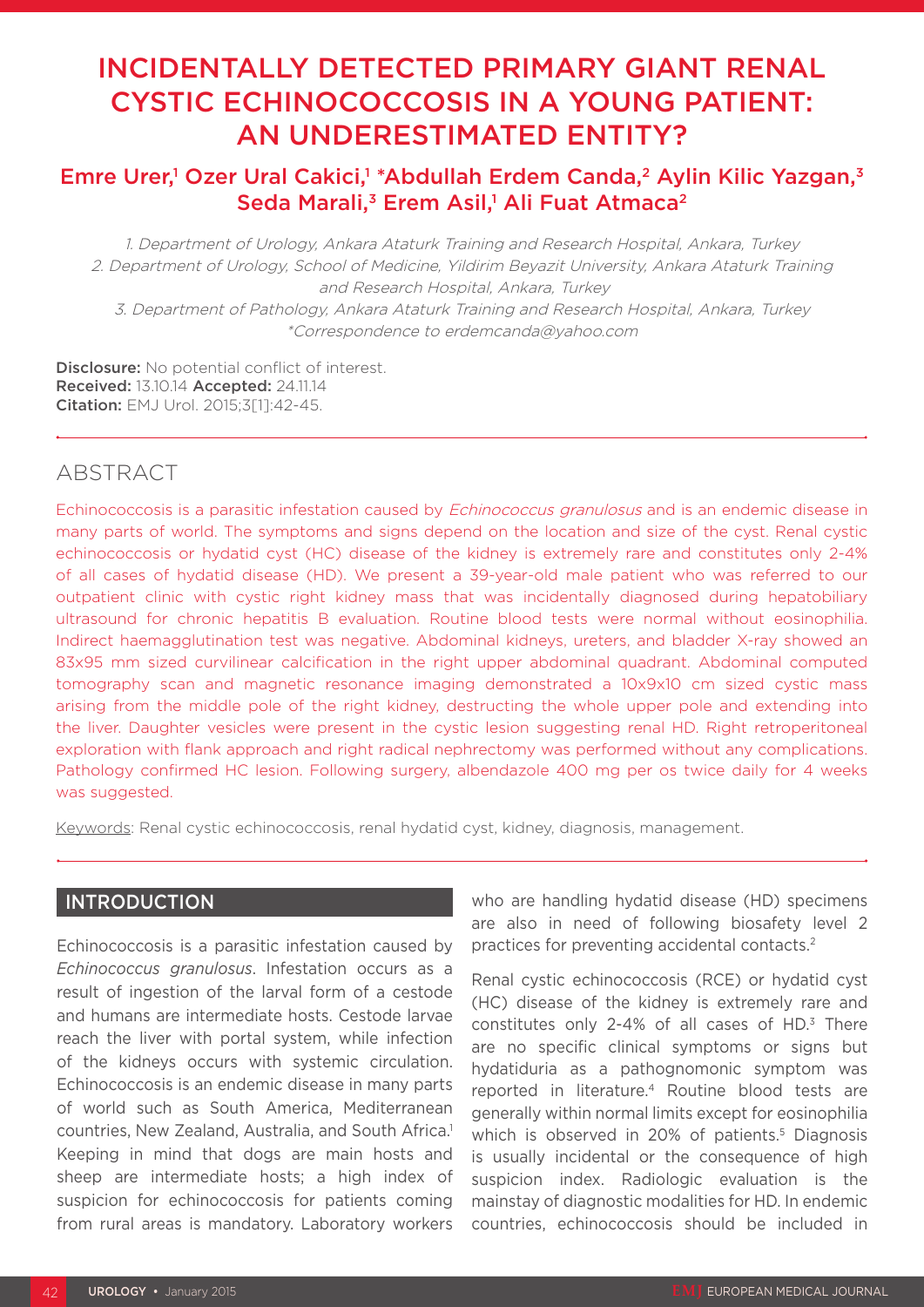the differential diagnosis of lesions in solid organs, especially for liver and kidneys. Herein, we present a young male patient with isolated giant right renal HC disease that was diagnosed incidentally, and discuss its management.

#### CASE REPORT

A 39-year old male patient was referred to our outpatient clinic with cystic right kidney mass that was incidentally diagnosed during hepatobiliary ultrasound (US) examination for chronic hepatitis B (CHB) evaluation. He had renal cyst history 20 years ago, of which we had no exact radiological report, but verbal history from the patient suggest a small benign cyst. The patient had CHB infection since his childhood but he was excluded from medical follow-up due to his poor compliance. He is a temporary employee in the construction industry. He had no known history of contact with dogs or sheep and has been living in central Turkey.

An abdominal kidneys-ureters-bladder X-ray showed an 83x95 mm sized curvilinear calcification observed in the right upper abdominal quadrant (Figure 1). Abdominal computerised tomography (CT) scan and magnetic resonance imaging (MRI) demonstrated a 10x9x10 cm sized cystic mass arising from the middle pole of the right kidney, destructing the whole upper pole and extending into the liver (Figures 2a and 2b). Daughter vesicles were present in the cyst mass lesion, suggesting renal HD. Chest X-ray and blood tests including complete blood count, blood biochemistry, urine culture, and microscopy were within normal limits. Blood tests for echinococcosis including indirect haemagglutination were negative. Physical examination revealed no additional abnormal findings but a palpable right renal mass.

Right retroperitoneal exploration with flank approach and right radical nephrectomy was performed. Estimated blood loss was 80 cc. Histopathology confirmed hydatid cyst of the right kidney (Figures 3a and 3b). A mass in kidney with 10 cm in diameter, surrounded by vicious capsule that included cystic lesion was reported that involved the superior and middle parts of the kidney. The inferior pole of kidney was normal. Postoperative follow-up was uneventful and the patient was discharged on postoperative Day-3. Albendazole 400 mg per os twice daily for 4 weeks was prescribed. No perioperative (0-30 days) complication was detected.



Figure 1: Abdominal X-ray imaging showing a curvilinear calcification on the right upper abdominal quadrant.

#### **DISCUSSION**

Renal echinococcosis accounts for approximately 3% of all HDs and is the third most common localisation of HD.<sup>1,6</sup> The liver and lungs have been reported to be most frequently affected by HD.<sup>1</sup> Renal echinococcosis may remain asymptomatic for a long period of time.7 Abdominal pain and hydaturia, which occurs due to a ruptured cyst in the collecting system and leads to passing collapsed daughter cyst-like material in the urine, have been reported as the most frequently reported clinical findings.8 Fever, lumbar mass, and haematuria might also be present.<sup>8</sup> Renal failure and ureteropelvic junction obstruction due to renal HD were also reported in the literature.<sup>9</sup>

The pathognomonic sign, consisting of hydaturia, should indicate the rupture of cyst and the diffusion of the content in the excretory tracts. While microscopic hydaturia could be seen in 10-20% of patients, macroscopic hydaturia is a rare symptom.7 Radiological investigations allow clarification of the diagnosis and provide the most interesting evidences for hydatidosis diagnosis. The X-ray allows the display of a thin arc-shaped calcification that is characteristic of HC compared to heterogeneous and more or less diffused calcifications.<sup>10</sup> However, the plain abdominal X-ray could also be normal.4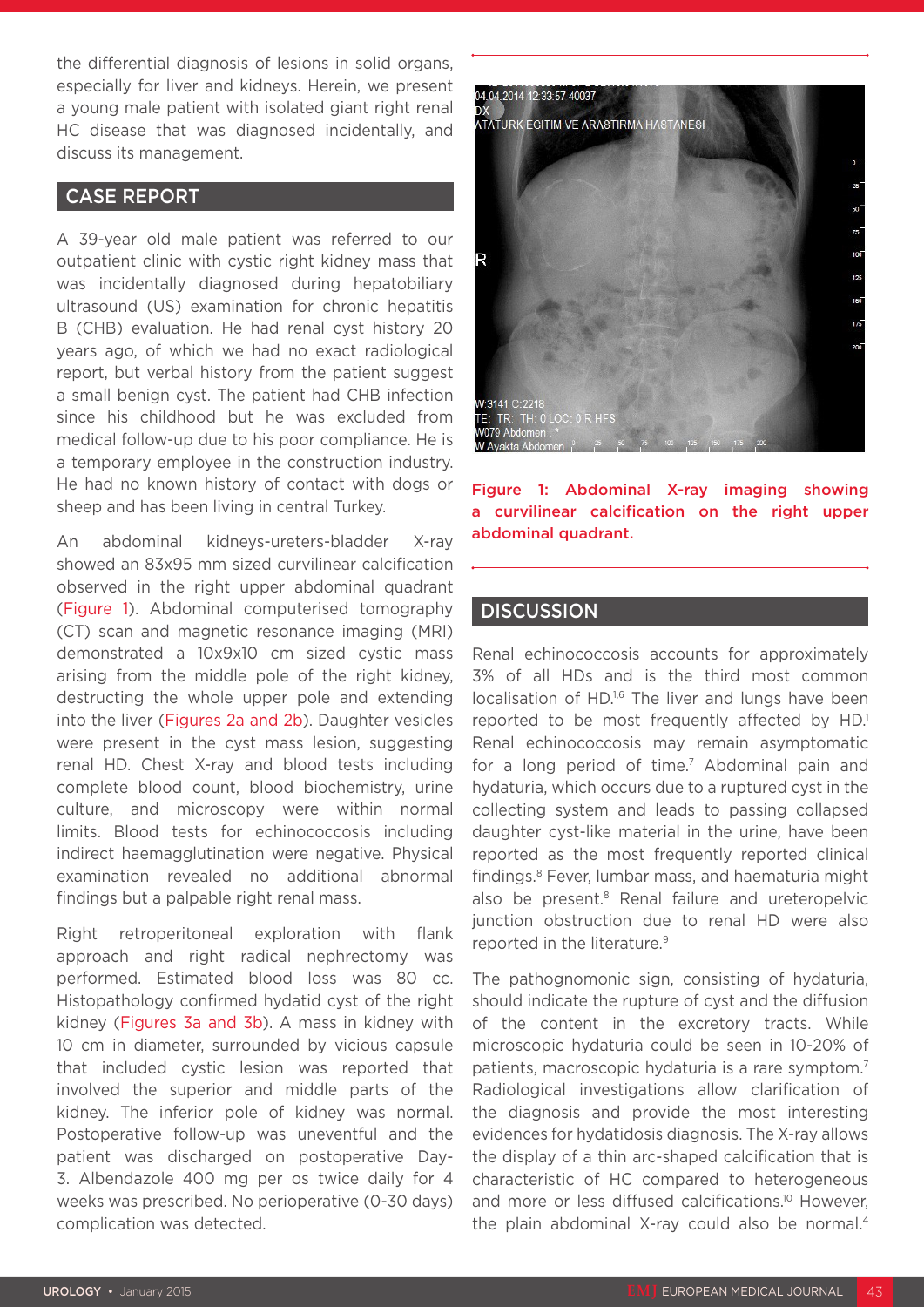

Figure 2: Abdominal computed tomography scan (2a) and magnetic resonance imaging scan (2b) showing a 10x9x10 cm sized cystic mass arising from the middle pole of the right kidney, destructing the whole upper pole and extending into the liver (arrows).





In our patient, curvilinear calcification was present in the right upper abdominal quadrant of the X-ray that suggested renal cyst HD.

The diagnosis of HC using US is reliable and it has been reported to be specific in up to 80%<sup>6</sup> of cases, and sensitivity is reported in up to 95%.<sup>11</sup> This technique provides an accurate size of the cyst, its topography, structure, and diagnoses any associated abdominal lesions. Advanced radiologic techniques, such as CT, play an important role in the diagnosis. CT scan shows a spectrum of findings from unilocular cysts, which may have thick calcified walls, to a multiloculated cystic mass with heterogeneous density, and daughter cysts.<sup>4</sup> In our patient, abdominal CT scan and MRI demonstrated a 10x9x10 cm sized cystic mass arising from the middle pole of the right kidney, destructing the whole upper pole and extending into the liver.

There is no specific laboratory finding for RCE. Eosinophilia may be present.<sup>10</sup> Casoni and Weinberg tests have 'historical' importance in cyst hydatid.<sup>1</sup> Counter immunoelectrophoresis against arch-5 antigen test was suggested as highly specific for HD.7 However, in our patient the serological results